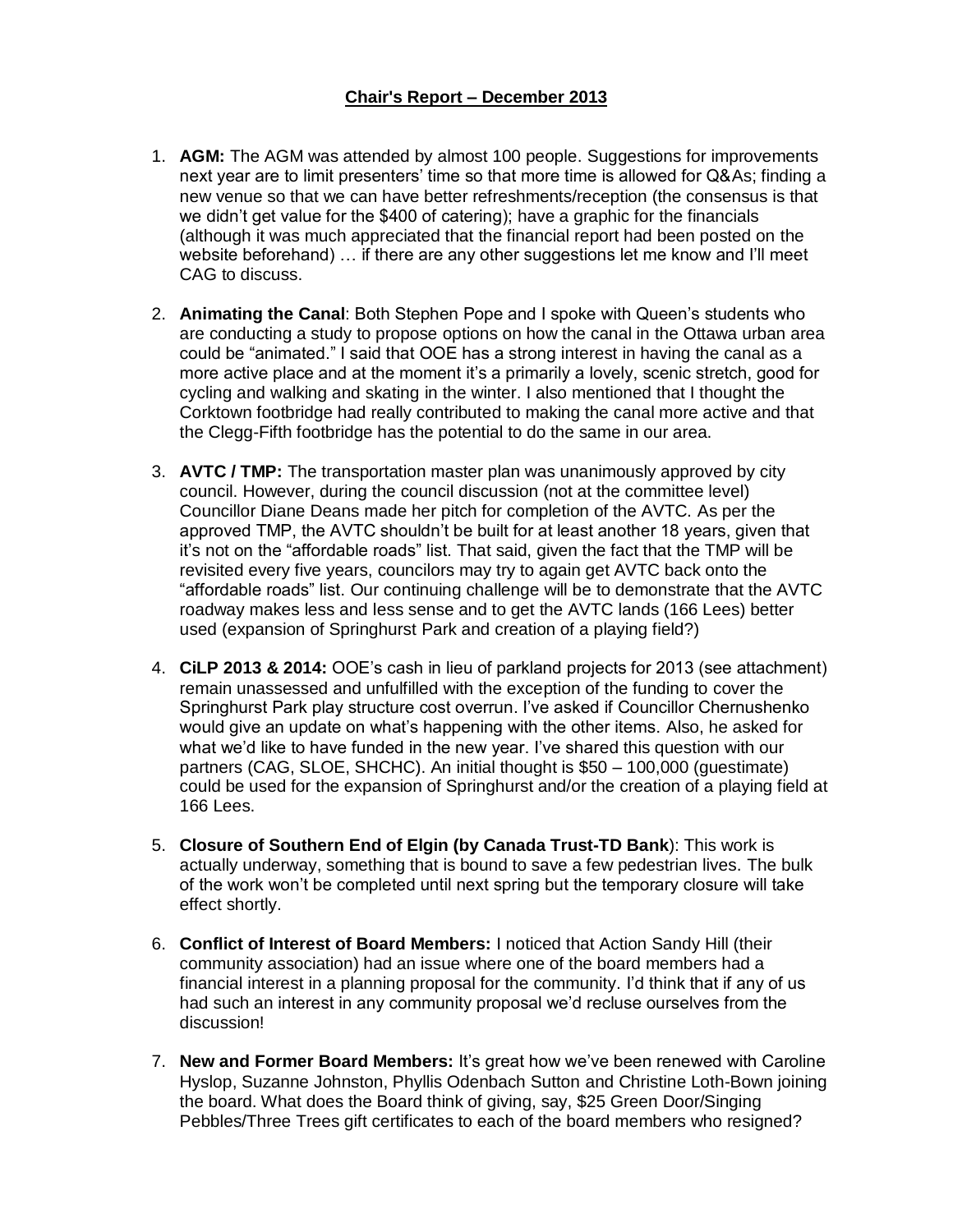- 8. **Shared Facilities with SPU:** SPU may have an interest in a joint universitycommunity development of shared indoor recreational facilities. This very tentative idea seems worth exploring from the standpoint of CAG and SHCHC.
- 9. **Rideau River Western Pathway**: The joint OOECA/SLOE position, as per email distribution and discussion, is attached.
- 10. **Attendance at Monthly Meetings**: When the constitutional amendments were approved at the AGM, 2012 there were concerns of a number of people that allowing only board members to vote at board meetings would discourage attendance at the monthly meetings. According to the stats that Jill Wherret prepared, attendance did not decline after the new voting restriction was implemented, although we did lose one very dedicated association member as a result of the change.
- 11. **TOD – Lees LRT Station:** On December 10 the city's Planning Committee will be considering recommendations for the transit-oriented development at Lees. I'm suggesting, as per our earlier submission, we should be speaking to this. (as of Dec 2 I haven't read the proposals but my scan suggests the problems that were there before remain …)
- 12.

**New Year Goals:** Perhaps in the next few days after the board meeting all board members could email Jaime and myself with the three or four issues they'd like to see pursued / resolved in 2014. If they could highlight the issues that they personally would like to participate on that would be great. We'll consolidate the list and bring it forward at the January meeting. Issues raised at the AGM were:

- Main Street renewal
- Coping with construction (Main, 417, LRT, institutional lands, …)
- Sale and development of institutional lands community response
- Active transportation connectivity footbridge and nature trail
- Excessive / inappropriate intensification
- Making Isabella-Elgin-Pretoria safe
- Lees Transit Oriented Development
- Inadequate services, facilities and amenities
- Greater participation / more representation
- Lansdowne Park opening
- 13. **Sale of Oblate Lands**: Walton-Monarch, the firm with the accepted conditional offer for the Oblate lands, has not approached the community association to provide any information or seek our views. I've asked if Councillor Chernushenko would let them know that we are vitally interested in the development of the Oblate lands.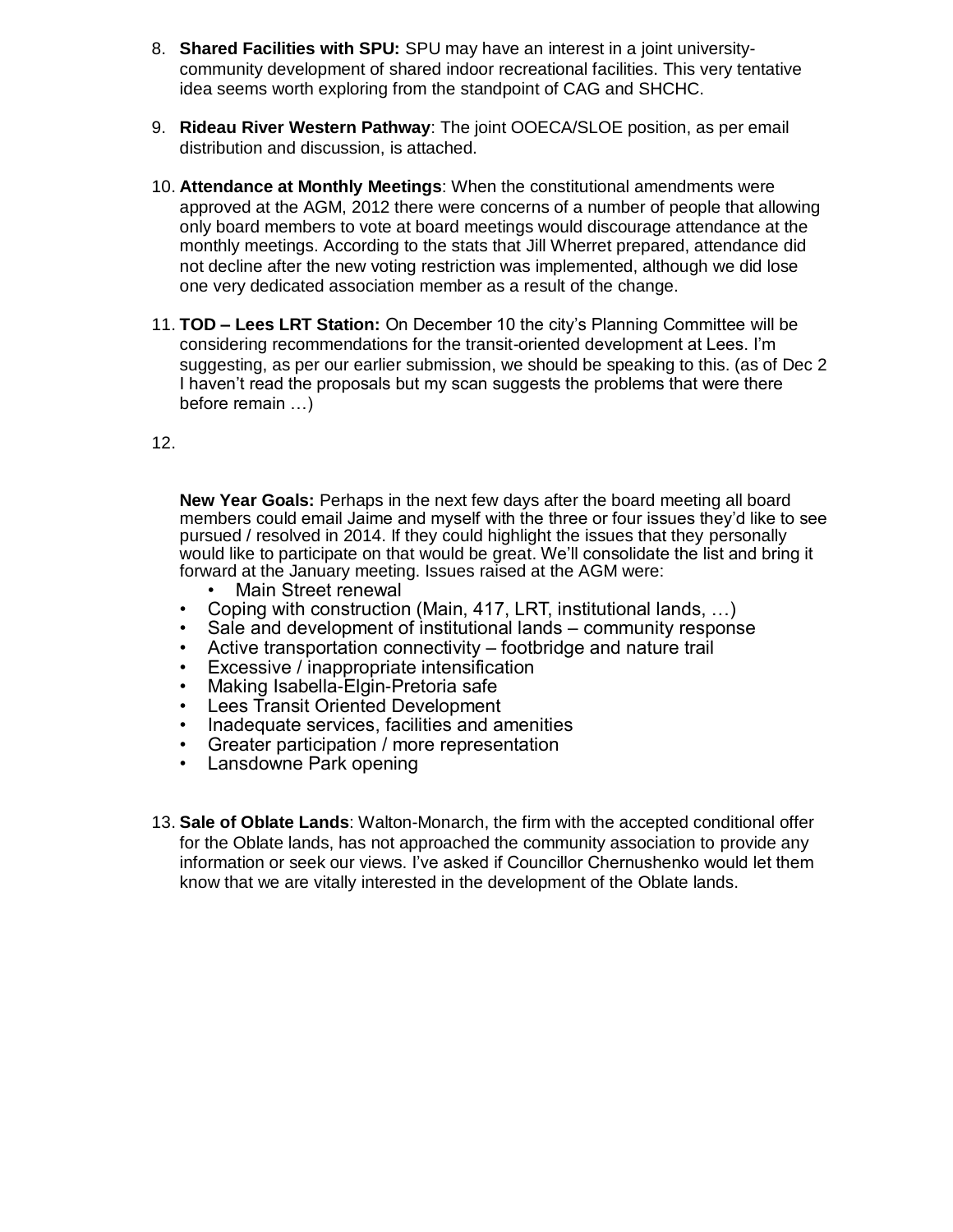### *OOE CiLP Proposals for 2013*

## *Approved by CAG, OOECA and SHCHC (OOECA Meeting May 14, 2013)*

*1. Springhurst Park Rejuvenation - Funding shortfall (\$18,000).* The cost of the major upgrade of Springhurst Park will cost \$28,000 more than originally estimated by the city. Sandy Hill Community Health Centre and CAG have been leading - and largely funding - this large project but now \$28,000 is needed on an urgent basis so that the plan as originally conceived can be expedited. SHCHC is will to contribute a further \$10,000 to reduce the outstanding requirement to \$18,000 should the community wish to endorse the \$18,000 as a priority for 2013 CiLP funding.

# *Pending*

*2. Notice Board at 166 Lees* (Approx cost \$4,500)

*3. Dock at Springhurst like the one at Brantwood:* The previous request for a dock at Springhurst was rejected by the city because, they said, there are other nearby docks. Paddlers in the Lees/Springhurst area disagree with this assessment. (Approx cost \$25,000 - \$50,000)

*4. Outdoor concrete ping pong table* at Brantwood. If the table is a success at Brantwood a second table would be subsequently sought for Springhurst Park. (Approx \$5K plus installation).

### *5. "Bank" money for Ballantyne Park Revitalization*

*6."Bank" money for Springhurst Park Field House* / and/or Stage 2 of revitalization. This would serve the Lees apartments and the Springhurst area residents much as the Brantwood field house serves the southern part of the community.

*7. Analysis of soil at lot north of Old Town Hall.* Councillor Chernushenko has told OOECA that City staff are not prepared to consider the purchase of the empty lot to the north of OTH until it knows the degree of contamination of the soil there and how much it would cost to remediate. The Councillor has said that the funding of such analysis could come from CiLP funding. (BTW, it's worth noting the city received \$120,000 from the sale of its surplus OOE lands Redmond Place road allowance.)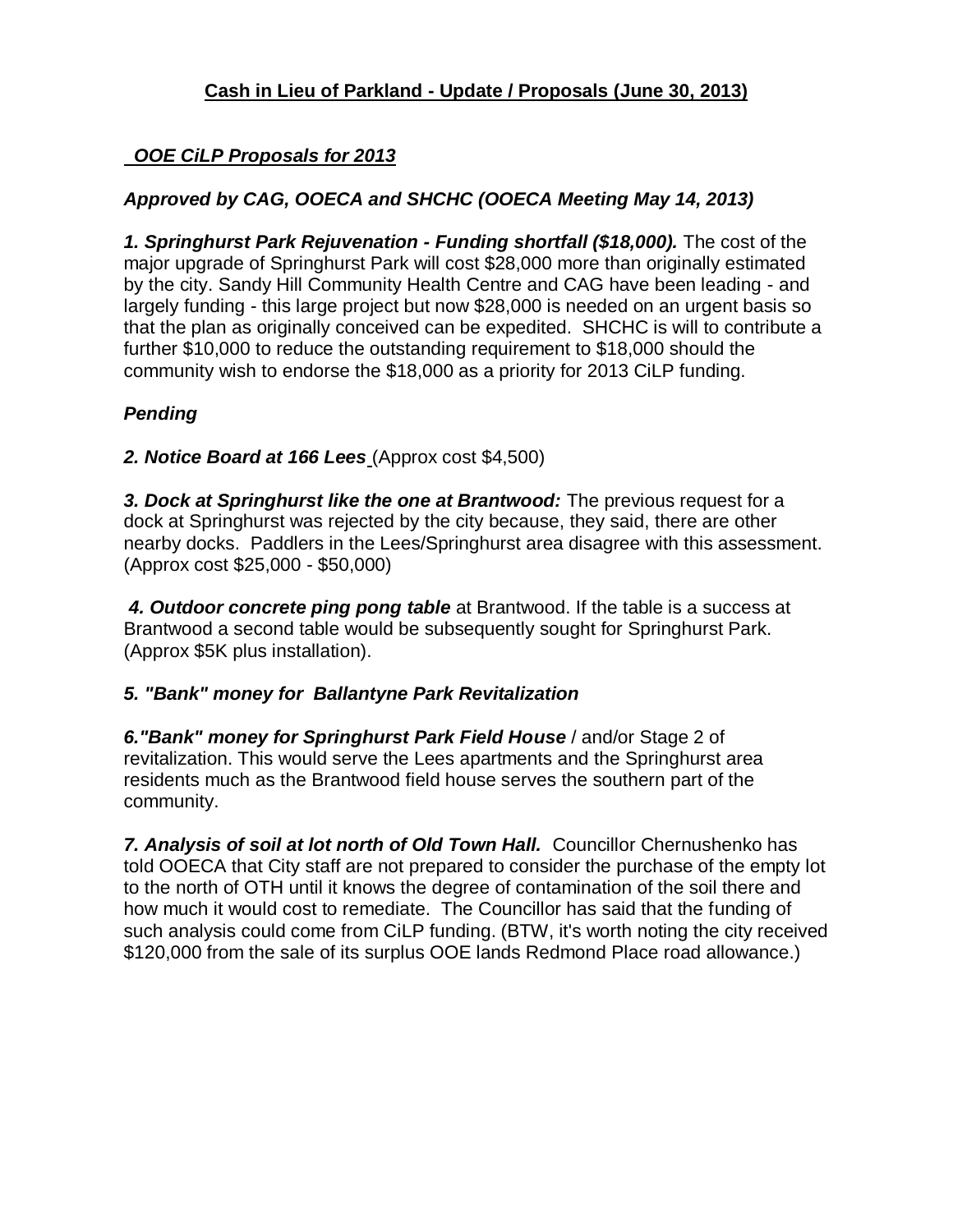December 1, 2013

Robin Bennett Cycling Facilities Coordinator City of Ottawa

#### **Rideau River Western Pathway – Position on City's Proposal**

Dear Mr. Bennett:

This letter is in response to the city's proposed functional design of the Rideau River Western Pathway through Old Ottawa East and is a follow-up to our earlier letter of July 3, 2013 (attached).

A number of the recommendations of the community association and SLOE have been reflected in the city's plan – most notably the separation of the paved route for fast cyclists and the "soft" route for others between Belmont and the southern end of Brantwood Park. Similarly, the proposed creation of ramps at both ends of Brantwood Park and on the northern side of the Transitway-LRT bridge will be improvements greatly enhancing accessibility for users. These proposals are much appreciated although we advise that the ramp at the southern end of Brantwood Park should be carefully located and constructed so that the roots of two massive centuryold oak trees are not disturbed.

However, the fundamental OOECA/SLOE recommendation that the pathway be softsurfaced (stone dust) – especially through Brantwood Park – has been rejected by the city because of its argument that the pathway work is primarily being proposed so that there is a commuting route for cyclists and so that accessibility is assured for all non-motorized users, including those using wheelchairs.

We strongly argue that all portions of the pathway running through Old Ottawa East – except for in the Oblate lands and on the University of Ottawa property - should be soft-surfaced. In terms of accessibility, members of OOECA who use wheelchairs have no problem with the soft-surfaced portion of the already-built pathway through Springhurst Park. Further, we have found nothing in our research to support the argument that a paved surface is needed to meet either the Province's or the City's accessibility requirements. It's also worth noting that the modest width of the stonedust pathway through the Springhurst Park portion of the pathway has been most satisfactory for users so that we recommend that the proposed 3 metre width with a 1.5 metre "shoulder" on both sides be scaled back.

Our fundamental argument for having a soft-surfaced pathway is that priority must be given to protecting the delicate and precious riverine ecology, something that will not happened if there is a hard-surfaced route. The city's consultants' position that at-risk snapping turtles will be deterred or detoured from a hard-surfaced pathway is utterly at odds with the need to enhance the turtles' environment. As a society and a farsighted city we need to recognize that what may be best for certain classes (often motorists but road bikes and in-line skaters in this case) is not justification for profoundly altering the natural environment, particularly a rare piece of it in the centre of the city.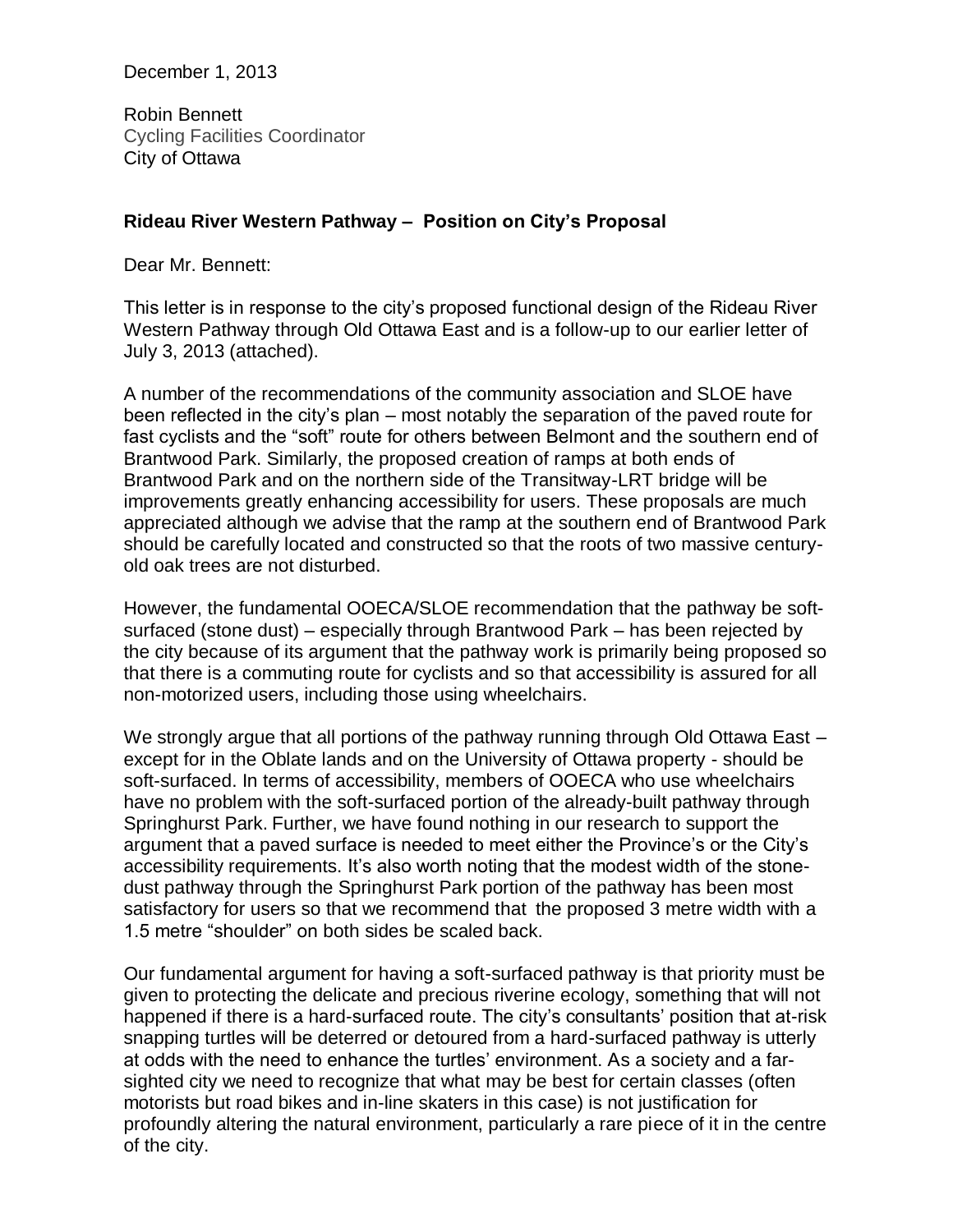A second key argument for a soft-surfaced pathway is that it will slow down cyclists, something particularly important in Brantwood Park where the proposed pathway passes very near several play structures. We do not want a situation whereby a playing child gets struck by a speeding cyclist. It's also worth noting that proposed multi-use pathway is labelled by city plans as a "community route" between Belmont and Clegg and as a "city wide route" between Clegg and the University of Ottawa campus.

Also, as per this past weekend's discussion on the development of the Chaudière Falls area, the "contemplative" value of the OOE stretch of shoreline is very important and will be diminished if the pathway is a hard surface. Research is increasingly showing how important such spaces are to users' mental and physical health.

The city's proposed plans call for two lengthy sections of boardwalk where fast cyclists have the option of using parallel roadways. While this appears to be an innovative proposition enhancing the unique natural features between Belmont and Brantwood Drive, we suggest that the same effect could be achieved in a much less expensive fashion if stone dust was used. The stone dust approach is, as per the above, more friendly to the environment and, in our experience at Springhurst Park and as has been seen at Windsor Park, remarkably durable without requiring costly maintenance.

The proposal to pull back the path from the edge of the Oblate property is a good idea, as Mary Trudeau previously wrote. Similarly, as she said, the path should be pulled back from the shoreline at the location between the Oblate lands and Springhurst Park. The current alignment is only in place because of the fence delineating the Oblate land property line. One other specific change is that we are of the view that the connection from Onslow to the pathway running through Brantwood Park is not necessary especially if it is hard-surfaced but, if it really must be built, it should be on the north side, rather than the south side, of the fieldhouse so that conflicts with fieldhouse users are minimized

Finally, in appreciation of the constrained financial capacity of the City, we suggest that the improved pathway be implemented in phases as outlined in our previous correspondence.

Again, thank you for showing such initiative with this project but let's be very careful that the natural environment is not sacrificed for the sake of speeding cyclists and a few others.

Ian McRae Lead - Rideau River Nature Trail Sustainable Living Ottawa East sloe@sustainablelivingottawaeast.ca